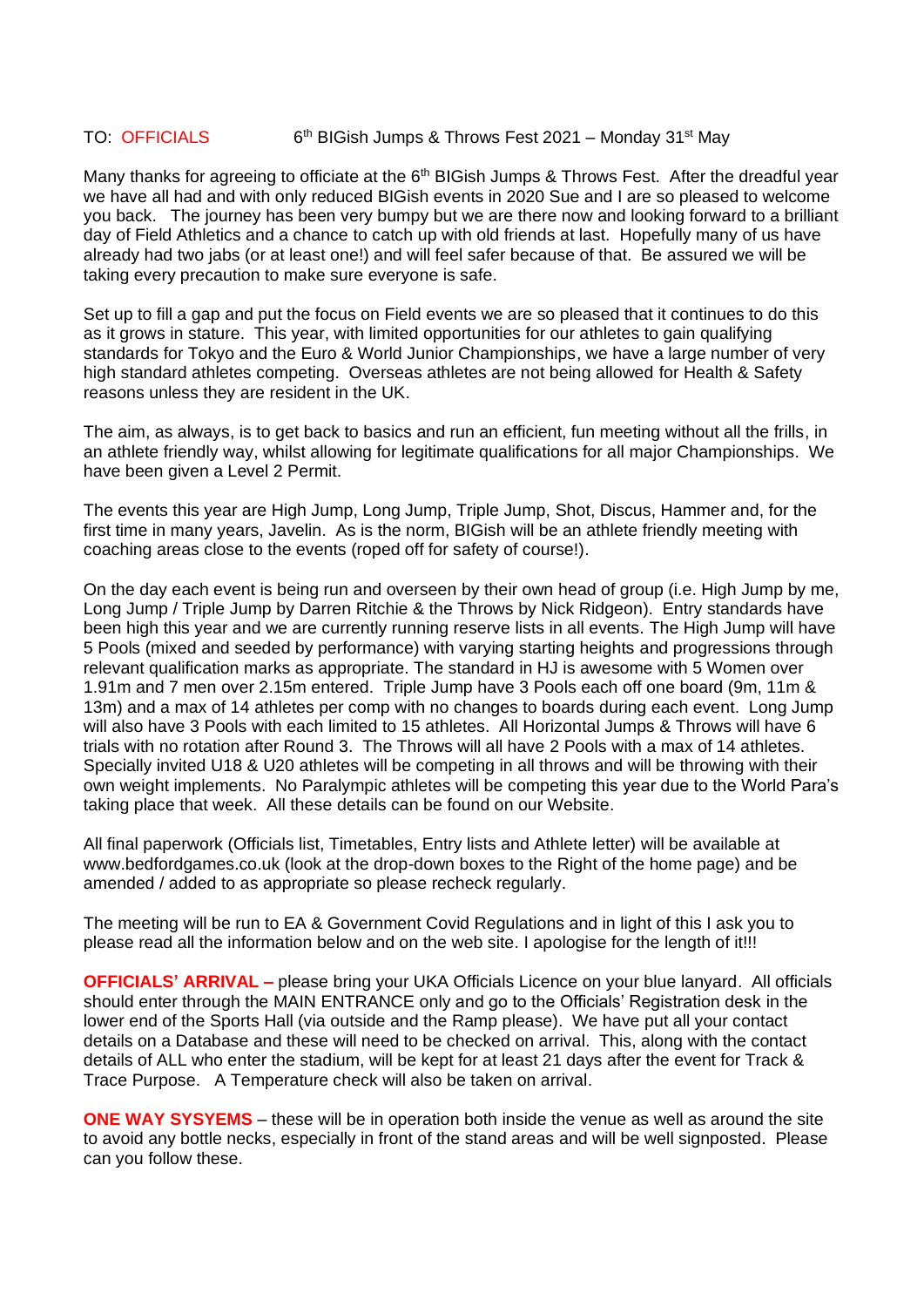**HEALTH CHECK** - Please do not travel if you or any member of your family have any of the following symptoms : High Temperature, New & Persistent Cough, Loss of Taste or Smell. Or if you or any of your family have travelled from a restricted Overseas country in the last 14 days.

**OFFICIALS DRESS** - Officials are required to wear **NAVY BLUE** trousers/skirts (no shorts please), **white polo shirts** and navy fleece / navy jumper. **Please** wear your **BIG POLO SHIRT** if you have one. Fingers crossed we will not need Waterproofs!!!

**FOOD & DRINK -** We believe it is safer, and preferable, for you to bring your own food with you on the day and therefore a £5 per diem will be added to your expenses sheet. A manned Tea & Coffee station will be available throughout the day but you will need to bring your own mug.

**MASKS & GLOVES** – may of course be worn but they are not obligatory outside. Masks must be worn in all indoor areas including the Warm-up / Officials area.

**HAND SANITISER, DISINFECTANT & WIPES** – will be available at all event sites and at points around the Stadium. We do, however, suggest you bring your own.

**SAFETY AT EVENT SITES** - Equipment must be cleaned prior to and after all Pools. Athletes and Officials must remain socially distanced at all times. Chairs/Cones/marks will be put out to ensure athletes socially distance. Pits must be raked after every jump and turned at the end of a competition. Implements must be wiped after every throw prior to being put back in the rack.

**WARM UP AREAS** – we will discourage athletes from warming up inside (weather permitting). To help this we will allocate a specific outside area for each event and this will be marshalled to ensure Social Distancing. Please note Athletes do not have to wear a mask when actively warming up.

**CAR PARK PASS** - Please use this letter as your Car Park Pass (please park in the parking area to the left as you enter). Not sure if Fusion are going to man the Car Park but just in case!

**WA RULES** - Please note that the meeting will be run **under WA rules.** However, can I please ask that we work within the spirit, as well as the rules, of the meeting.

**EDM** 6 units have been booked – for use on the Long Jump, Triple Jump, Discus, Shot, Javelin & Hammer. 7 Electronic Clocks (the max they have!) have also been booked for all sites except Shot.

**OFFICIALS** Tea / Coffee will be provided all day but in line with current thinking please can you bring your own mug with you! We are also attempting to arrange for a Coffee Van and a number of Food Outlets to be there on the day. An Ice Cream van has been booked.

We have allocated the following to ensure the meeting runs smoothly. Please contact your Field Referees if you need to withdraw or have specific questions from now on.

| <b>FIELD REFEREES</b>    | Julie Dew (07871 280027)    |           |
|--------------------------|-----------------------------|-----------|
|                          | Sue Smith (07989 970104)    |           |
| <b>TECHNICAL MANAGER</b> | Andrew Hulse (07752 841417) |           |
| <b>CLERKS OF COURSE</b>  | <b>Bob Hammond</b>          | Tony Sach |
| <b>EQUIPMENT OFFICER</b> | Peter Lee                   |           |

**OFFICIALS BRIEFING** – There will be no briefing on the day for Health & Safety reasons but I will email written briefing notes from the Referees to you all before the day. Please can all Officials arrive by 09.15a.m. In line with Covid restrictions there will be no Final Call area and no athlete